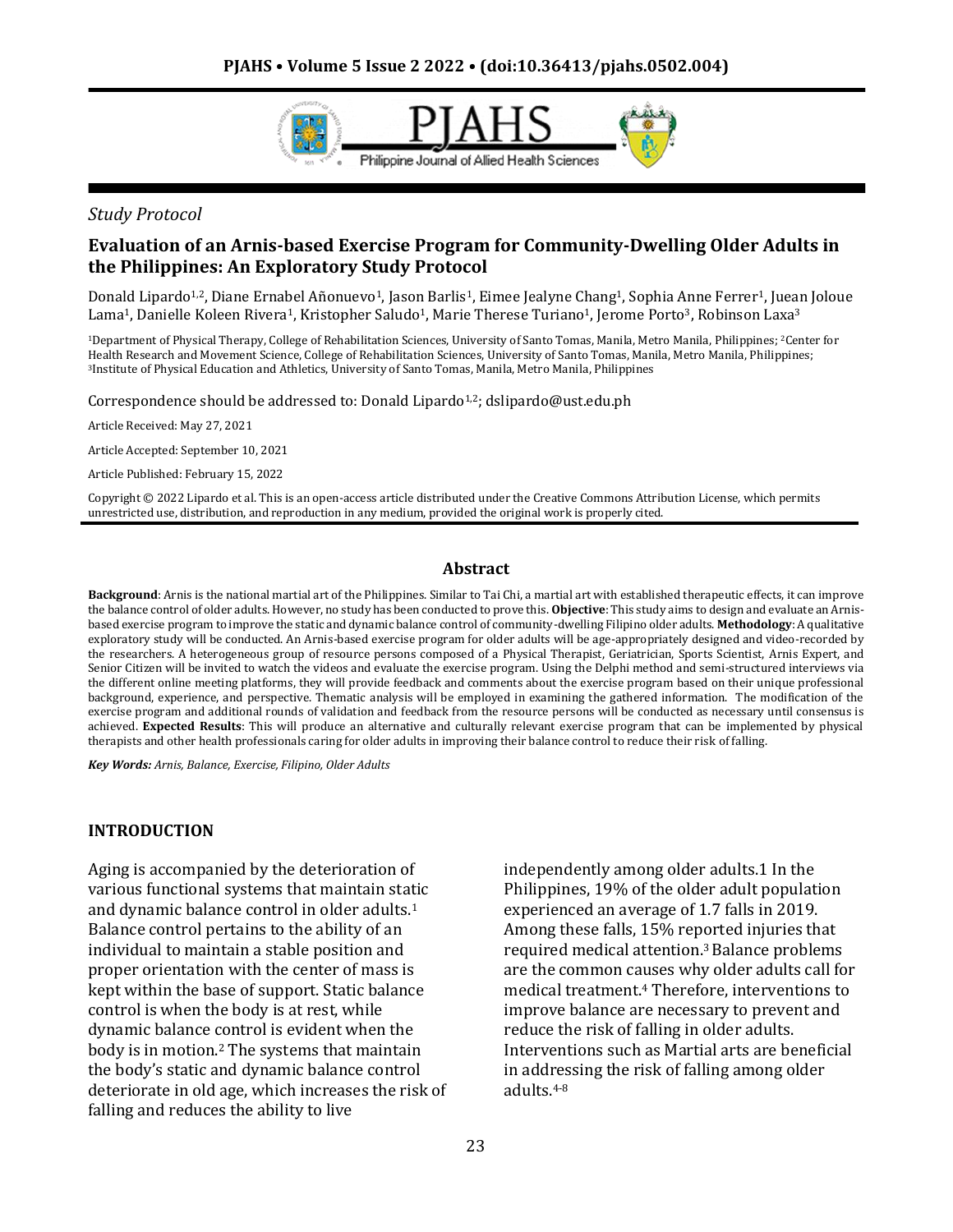Martial arts are different codified combat systems that originated in the Far East and are considered a way of promoting discipline and greater values in Asia.<sup>5</sup> Thai boxing, Tai Chi, and Dao De Xin showed significant improvements in static and dynamic balance in communitydwelling older adults.6-8 Hence, these studies prove that martial arts could be effective interventions in addressing the balance problems among older adults. In the Philippines, the enactment of Republic Act 9850 declared Arnis as the National Martial Art and Sport of the country.<sup>9</sup> Arnis, also known as Kali or Eskrima, is an indigenous Filipino martial art that uses swinging and twirling of arm movements like striking, thrusting, and parrying techniques for defense and offense to develop skill, accuracy, agility, and speed of its practitioners.<sup>9</sup> Arnis training focuses on flexibility, strength, and endurance. Similarly, this provides a full-body workout that can help improve stamina, muscle tone, flexibility, strength, and balance control. This can also enhance posture and concentration that is beneficial in strengthening core muscles for a more stable and effective lower extremity movement.<sup>10</sup>

Utilizing the techniques and movements of Arnis in designing an exercise program to address balance problems in the geriatric population can be considered as an integration of the country's cultural influences in geriatric rehabilitation. It has been reported that the older population from diverse cultural backgrounds often prefers programs that are culture-specific and historically relevant.<sup>11</sup> In the geriatric population, administration of culturally relatable exercises such as martial arts could generate increased participation and interest. For instance, older adults who are Chinese prefer Tai Chi due to its familiarity and cultural significance.<sup>12</sup>

Similar to Tai chi, which has been proven to effectively improve balance control and reduce the risk of falling in older adults, Arnis also has the potential to improve both static and dynamic balance control in older adults because of its unique techniques and movements. However, no literature exists about the use of Filipino Martial Arts such as Arnis, Kali, or Eskrima as a balanceoriented program among community-dwelling adults. Therefore, this research aims to design

and evaluate an Arnis-based exercise program in improving the static and dynamic balance control of community-dwelling Filipino older adults. Physical therapists and other health professionals working with geriatric patients could use the said exercise program. This could engage them in structured community-based physical activities that could improve their static and dynamic balance control and lower their risk of falling without the need to visit an expensive facility or use specialized equipment.<sup>13</sup>

# **METHODS**

**Study Design**. This qualitative study will utilize an Exploratory Delphi Method through semistructured interviews to obtain the collective opinions and feedback from a panel of resource persons about the Arnis-based exercise program.<sup>14</sup> This method is used for facilitating and structuring conversation among a panel of experts while maintaining anonymity to transform individual opinions into group consensus.15-16 This study protocol was registered to the Philippine Health Research Registry with a registry number: PHRR210226- 003278. The Consolidated criteria for Reposting Qualitative research (COREQ) Checklist<sup>17</sup> was used in drafting this study protocol (Supplement A).

**Ethical Considerations**. This study was reviewed and approved by the University of Santo Tomas (UST) - College of Rehabilitation Sciences Ethics Review Committee (protocol number SI-2020-024R1). This study will comply with the Declaration of Helsinki Principles, Ethical Guidelines on Health-Related Social Research of the Philippine Health Research Ethics Board, and the Data Privacy Act 2012 of the Philippines. The resource persons' views and opinions will only be obtained upon completion of the informed consent forms.

**Participants**. A heterogeneous group of five resource persons will be recruited through expert purposive sampling.<sup>18</sup> The selection and identification of known experts will be based on knowledge and purpose rather than representativeness.<sup>19</sup> A smaller sample size is sufficient as the Delphi Method emphasizes expert consensus rather than maximum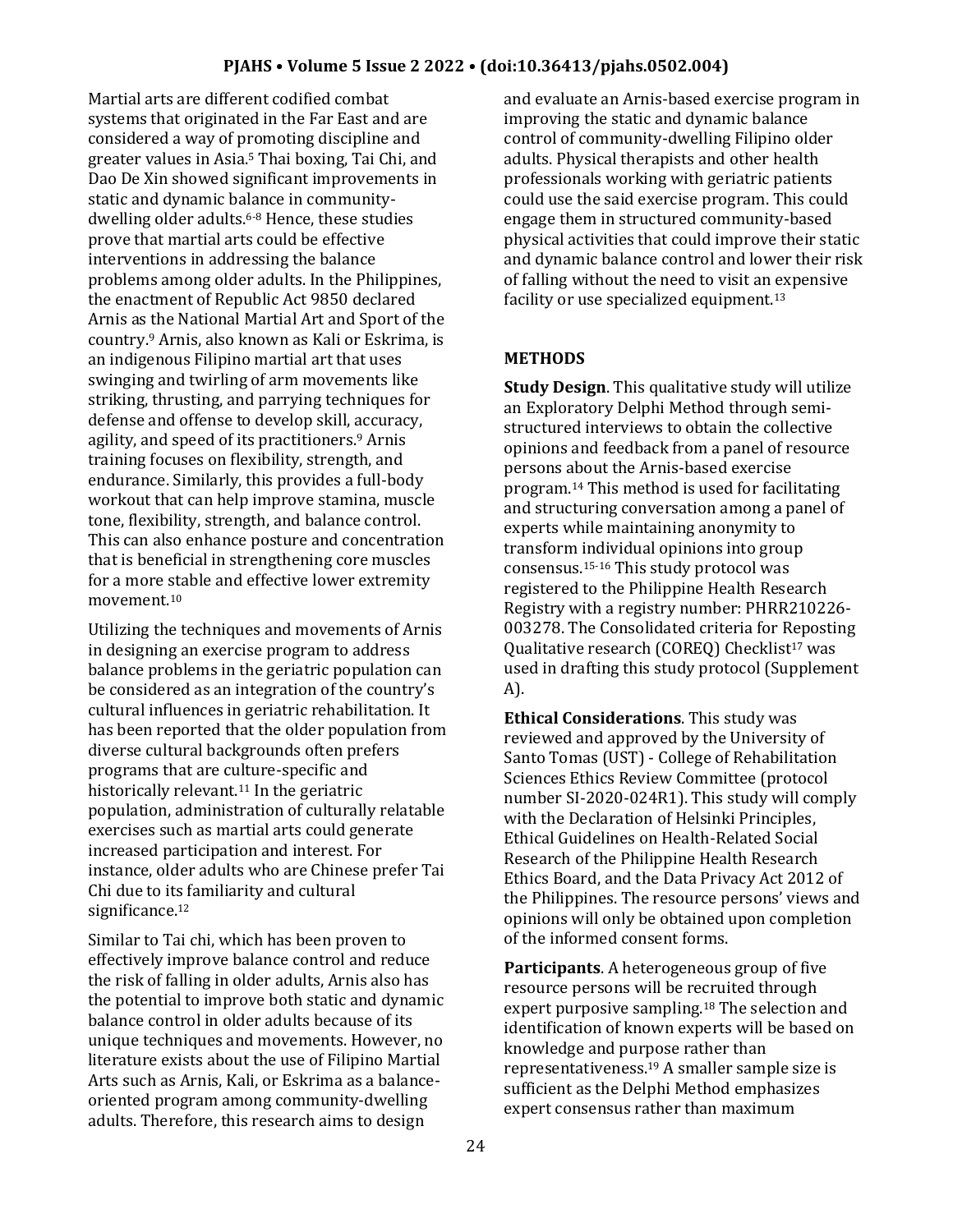variation, which allows for increased inclusion and participation from the resource persons.<sup>19</sup>

The resource persons, composed of one Physical Therapist, one Geriatrician, one Sports Scientist,

one Arnis Expert, and one Senior Citizen, are considered stakeholders in geriatric rehabilitation. The description and eligibility criteria for these resource persons are further illustrated in Table 1.

| <b>Resource Persons</b> | Qualifications                                                                                                                                                                                                                                                                                                                                                                                                                                                        |
|-------------------------|-----------------------------------------------------------------------------------------------------------------------------------------------------------------------------------------------------------------------------------------------------------------------------------------------------------------------------------------------------------------------------------------------------------------------------------------------------------------------|
| Physical Therapist      | Definition: An allied health professional, also known as movement expert,<br>$\bullet$<br>who improves quality of life through exercise, hands-on care, and patient<br>education.<br>Licensed in the Philippines or Abroad<br>$\bullet$<br>With at least one year of experience<br>$\bullet$<br>Role: To determine if the designed Arnis-based exercise program could be<br>$\bullet$<br>utilized as an intervention to address decline in static and dynamic balance |
| Geriatrician            | control in older adults.                                                                                                                                                                                                                                                                                                                                                                                                                                              |
|                         | Definition: A primary care physician who has received additional training<br>$\bullet$<br>in the treatment of geriatric patients.                                                                                                                                                                                                                                                                                                                                     |
|                         | A Licensed Medical Doctor Specializing in Geriatric Care (Geriatrician)<br>٠                                                                                                                                                                                                                                                                                                                                                                                          |
|                         | With at least one year of experience<br>$\bullet$                                                                                                                                                                                                                                                                                                                                                                                                                     |
|                         | Role: To determine if the designed Arnis-based exercise program can be<br>$\bullet$<br>used as a safe and effective intervention to improve balance control among<br>older adults.                                                                                                                                                                                                                                                                                    |
| <b>Sports Scientist</b> | Definition: An allied health professional that provides expert advice and<br>$\bullet$<br>support to athletes and coaches to help them understand and enhance<br>sports performance.<br>With at least one year of experience<br>$\bullet$                                                                                                                                                                                                                             |
|                         | Role: To determine if the designed Arnis-based exercise program is age-<br>$\bullet$                                                                                                                                                                                                                                                                                                                                                                                  |
|                         | appropriately performed for older adults.                                                                                                                                                                                                                                                                                                                                                                                                                             |
| Arnis Expert            | Definition: An Arnisador or Arnisadora who actively engages or practices<br>$\bullet$<br>the local martial art of Arnis.                                                                                                                                                                                                                                                                                                                                              |
|                         | A member or an officer of any legitimate Arnis Federations or a Certified<br>$\bullet$<br>Arnis Practitioner in the Philippines                                                                                                                                                                                                                                                                                                                                       |
|                         | With at least one year of experience<br>٠                                                                                                                                                                                                                                                                                                                                                                                                                             |
|                         | Role: To determine if the designed Arnis-based exercise program follows<br>$\bullet$<br>the correct form and technique of the martial art.                                                                                                                                                                                                                                                                                                                            |
| Senior Citizen          | A Filipino older adult who is at least 60 years of age<br>٠                                                                                                                                                                                                                                                                                                                                                                                                           |
|                         | Role: To determine if the designed Arnis-based exercise program is<br>$\bullet$<br>suitable and acceptable to fellow older adults.                                                                                                                                                                                                                                                                                                                                    |

**Table 1**. Recruitment criteria for the resource persons of the study.

The resource persons must all be proficient in speaking and understanding English and Filipino and must be technologically proficient. Technologically proficient is defined as being able to operate a personal computer for video conferencing and video playback.

**Setting**. Due to the restrictions imposed by the COVID-19 pandemic, the study will be conducted online. The researchers will utilize various online meeting platforms such as e-mail, Zoom, or Google Meet to communicate with the resource persons and conduct interviews.

### **Design and Videorecording of the Exercise**

**Program**. The Arnis-based exercise program will be designed and developed by: 1) a licensed physical therapist, 2) an Arnis instructor, and 3) a fitness expert, who are also co-investigators in

this study. The exercise program will be adapted based on the Frequency, Intensity, Time, and Type (FITT) formula. Based on the literature review, an exercise frequency of three times a week for 12 weeks is recommended to improve balance in older persons.20-21 The exercise intensity will be progressively increased every four weeks in three phases. During Phase 1 or weeks 1-4, the exercise intensity is low to allow the participants to master the basic techniques of Arnis. During Phase 2, weeks 5-8, the intensity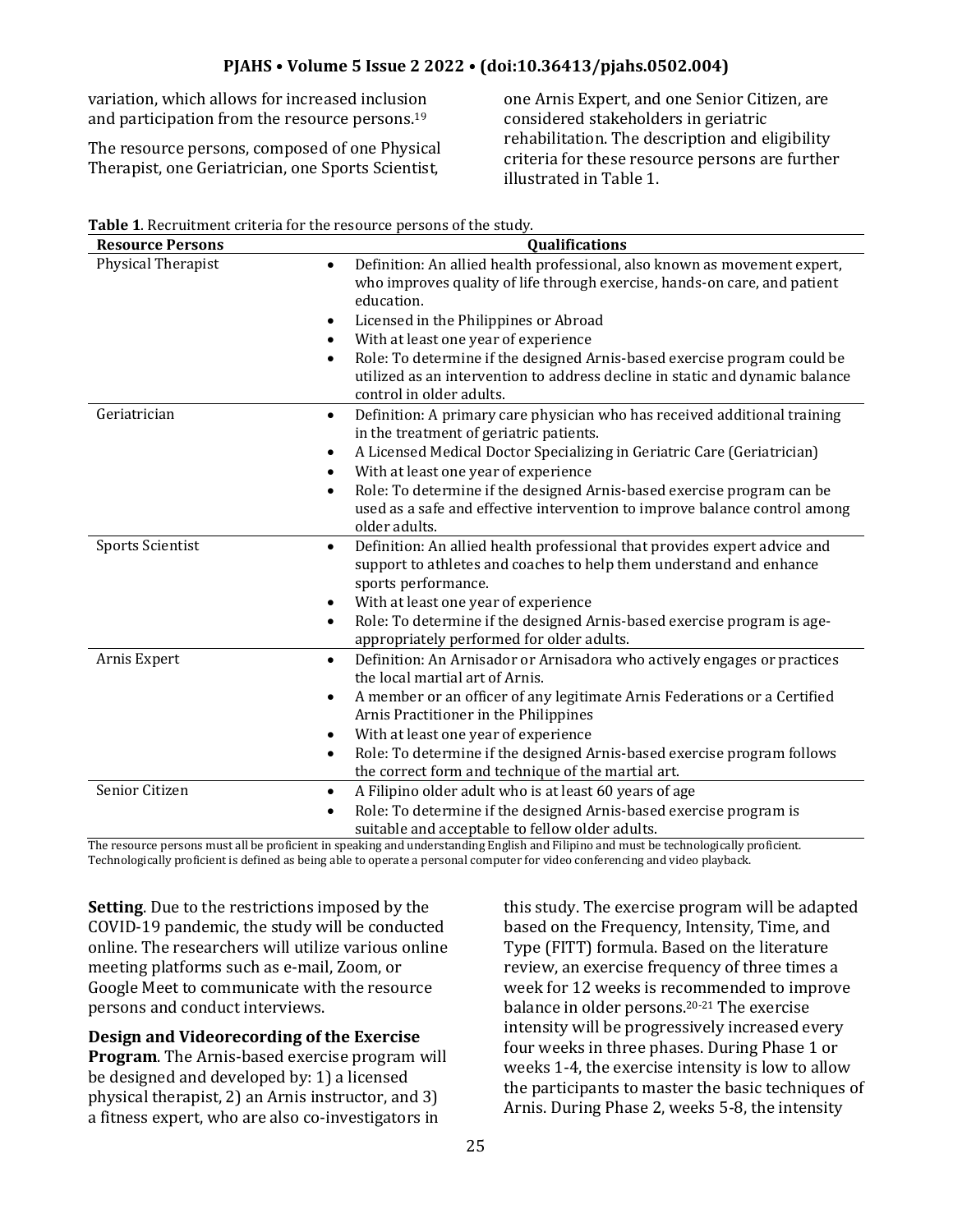will be transitioning from low to moderate to allow more challenging movements to be incorporated into the routine. During Phase 3, weeks 9-12, the intensity will be moderate to sufficiently induce improvement in the balance control of older adults. Borg's Rate of Perceived Exertion (RPE) Scale 6-20 will be used as a guide in assessing exercise intensity. Each routine will be performed for 8 to 12 repetitions for 2-5 sets. The exercise time will be 40 minutes per session—5 minutes of warm-up, 30 minutes exercise proper, and five minutes of cooldown.22-24 The exercise type will involve rhythmic activities following the techniques and movements inherent to Arnis.6-7

The researchers will video-record the exercise program. They will participate first in Arnis workshops conducted by an Arnis Instructor from UST Institute of Physical Education and Athletics (IPEA) to ensure proper demonstration and performance prior to filming. The 12-week exercise program will be shot in multiple short videos to present the weekly routines separately and secure sequentially manageable files for ease of validation by the resource persons. Two assigned student-researchers (one male and one female) will prepare the videos using the Filipino and English languages with proper captions as visual cues. The recorded videos will be presented to the Arnis instructor, fitness instructor, and principal author for checking. Video modifications and editing will be undertaken as deemed necessary based on their feedback until it reaches the approval phase for presentation to the resource persons.

**Data Gathering Procedure.** The researchers will coordinate with the UST IPEA, UST Simbahayan, UST Hospital, and UST College of Rehabilitation Sciences to obtain a list of possible resource persons to invite and complete the panel of experts. Before the commencement of the study, the researchers will make sure that the interviewer and resource persons have no established relationship. Only the interviewer's profession and years of experience will be reported to the resource persons. The identified resource persons will receive an email invitation to join the study. After accepting the invitation, they will then be instructed to sign a consent form and a non-disclosure statement form before implementation. Afterward, the resource

persons will be given access to the protected Google Drive repository of all the documents and video files of the Arnis-based exercise program. They will be instructed to examine the files, watch the video, and evaluate the exercise program within two weeks. An online semistructured interview will then be scheduled for each resource person as a key informant. Only the interviewer and key informant will be present in the interview. This is conducted individually for each key informant to avoid cross-influence of their responses.

**Figure 1.** Data Gathering Procedure (Delphi Method Technique)



The principal author, who is a male physical therapist with a Doctor of Philosophy degree and a faculty researcher with 20 years of experience, will conduct the semi-structured interview. He will be assisted by two 4th-year female physical therapy student authors--SAF and MTT--who completed the training on the principles of health research ethics and good research practice. A set of general questions and specific questions (Supplement B), tailored to each resource person and validated by a methodological research expert, will be used during the interview. These questions were based on the phenomenological studies, which discussed the relationship between communitydwelling older adults and falls and its relation to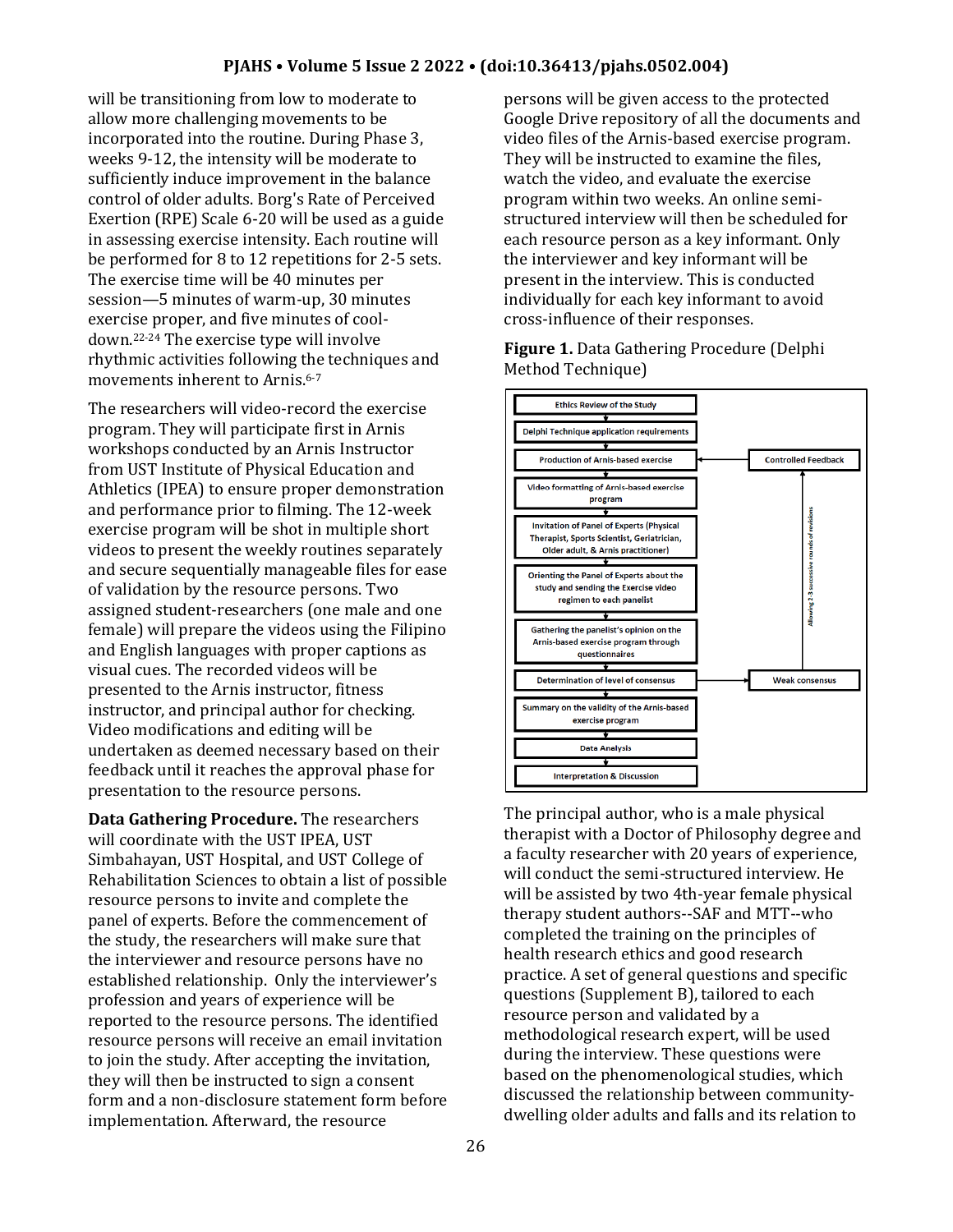#### **PJAHS • Volume 5 Issue 2 2022 • (doi:10.36413/pjahs.0502.004)**

balance.13,25 The interviews will be conducted in English and/or Filipino language/s medium and will be recorded audio-visually for transcription and data collection ease. A copy of the transcript will also be sent to each resource person for member checking.

The data gathering process will occur in multiple succeeding rounds dependent on the experts' consensus, which will be determined by analyzing their responses. In the case of a weak consensus, a subsequent round will be held, in which an updated version of the videos will be presented and assessed once more. A strong consensus will forgo a succeeding round.

**Data Analysis**. Transcripted data from the interviews will be analyzed using thematic analysis as the study's methodological orientation using the NVivo 12 Plus program. These data will then be coded by three designated researchers and analyzed side by side to identify common categories and themes. More than one person on the team will analyze the responses to ensure consistency and accuracy in the analysis process. The result of the encoding and analysis will then be sent back to the resource persons for double-checking if the researchers correctly interpreted their responses. Once done, a strong or weak consensus will be decided from the analyses. A strong consensus will be determined by the agreement of three out of the five experts based on their responses to the general questions. A weak consensus would be evident if less than three of the five resource persons showed agreement in their responses. The researchers will change the exercise program if suggestions were made or if the consensus was relatively weak for its validity. Each round of data gathering will be followed by a round of data analysis and modification; then, the modified regimen will be presented again to the resource persons for another round of data gathering. The researchers may go through multiple cycles of the same process until a strong consensus is reached.

#### **EXPECTED RESULTS**

This study will produce an exercise regimen for the geriatric population that is based on the

techniques and movement of Arnis. This only focuses on the design and development of the exercise program evaluated by identified stakeholders in geriatric rehabilitation, not on its effectiveness for balance improvement, which will be determined by experimental studies. By establishing an Arnis-based exercise program, this will be significant in providing an alternative intervention to address the decline in balance control and to reduce the risk of falling among older Filipino individuals while promoting the Filipino culture all at the same time.

#### **Individual author's contributions**

D.L.; Conceptualized the study design and methods, supervised manuscript revisions. J.P. and R.L.; Involved in exercise program formulation and revisions; suggested modifications in the study's methodologies. D.E.A.; Distributed the tasks, led submissions; cowrote the protocol, and performed manuscript revisions. D.E.A., J.B., E.J.C., S.A.F., J.J.L., D.K.R., K.S., and M.T.T.; Co-wrote the protocol and completed manuscript revisions. All read and approved the manuscript's final version.

#### **Disclosure statement**

The authors have no relevant financial relationships to disclose.

#### **Conflicts of interest**

The author Donald S. Lipardo, PhD is an Associate Editor of the Philippine Journal of Allied Health Sciences (PJAHS). All other authors declare no conflicting interest.

#### **Acknowledgment**

The authors would like to thank Ms. Catherine Joy Escuadra, MHPEd, PTRP for evaluating and validating the set of questions that will be used in the semi-structured interviews. We also express our gratitude to Ms. Jennifer Y. Vieron (BS in Literature- English Stream) and Mr. Armando Sagragao, LPT (BS in Secondary Education-English) for imparting their expertise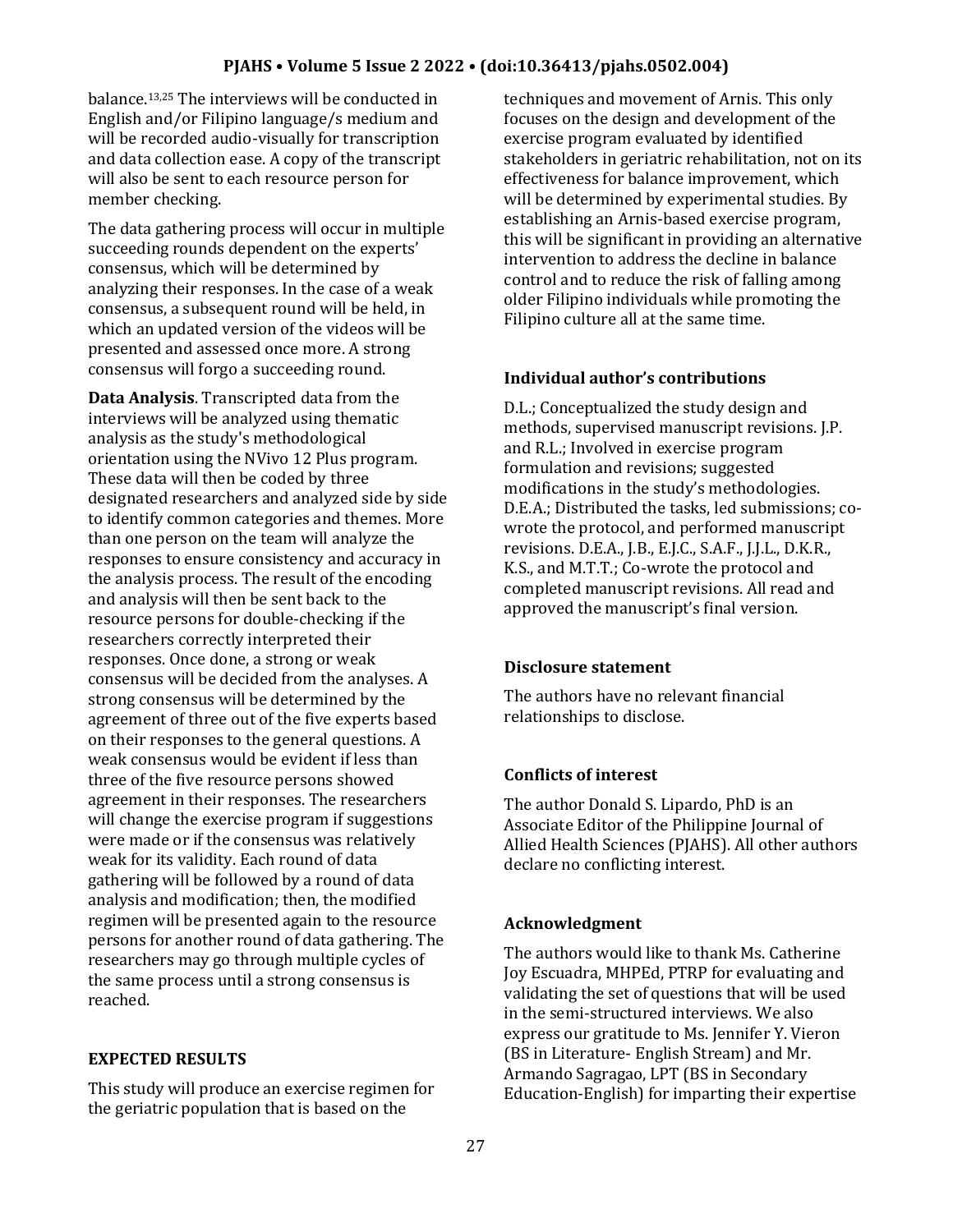#### **PJAHS • Volume 5 Issue 2 2022 • (doi:10.36413/pjahs.0502.004)**

in editing the language and syntax of the study protocol.

#### **Supplementary Material**

#### **[Supplementary Material A.](https://drive.google.com/file/d/1q_Vrpq6d-bgFOJTPTFnRWq6xm6CErfiv/view?usp=sharing)** COREQ

[\(COnsolidated criteria for REporting Qualitative](https://drive.google.com/file/d/1q_Vrpq6d-bgFOJTPTFnRWq6xm6CErfiv/view?usp=sharing)  [research\) Checklist.](https://drive.google.com/file/d/1q_Vrpq6d-bgFOJTPTFnRWq6xm6CErfiv/view?usp=sharing)

**[Supplementary Material B.](https://drive.google.com/file/d/17YA2j-EYxPBSFpUCTqzX18tt8NCGr-NK/view?usp=sharing)** Semi-structured [interview guide questions.](https://drive.google.com/file/d/17YA2j-EYxPBSFpUCTqzX18tt8NCGr-NK/view?usp=sharing)

#### **References**

- 1. Van Dijk GP, Lenssen AF, Leffers P, Kingma H, Lodder J. Taekwondo training improves balance in volunteers over 40. Frontiers in Aging Neuroscience. 2013;5:10. DOI: 10.3389/fnagi.2013.00010.
- 2. O'Sullivan S, Schmitz T, Fulk G. Physical Rehabilitation. 6th ed. Philadelphia PA: F.A. Davis; 2014
- 3. Cruz G, Cruz C, Saito Y. Ageing and Health in the Philippines. Jakarta: Economic Research Institute for ASEAN and East Asia (ERIA). 2019
- 4. National Institute on Aging. Balance Problems and Disorders. Bethesda MD: National Institute on Aging. 2017. Available from: https://www.nia.nih.gov/health/balance-problemsand-disorders
- 5. Fabio RA, Towey GE. Cognitive and personality factors in the regular practice of martial arts. The Journal of Sports Medicine and Physical Fitness. 2018; 58(6):933–943. DOI: 10.23736/S0022-4707.17.07245-  $\Omega$
- 6. Areeudomwong P, Saysalum S, Phuttanurattana N, Sripoom P, Buttagat V, Keawduangdee P. Balance and functional fitness benefits of a Thai boxing dance program among community-dwelling older adults at risk of falling: A randomized controlled study. Archives of Gerontology and Geriatrics. 2019;83:231-238. DOI:10.1016/j.archger.2019.04.010.
- 7. Okuyan C, Bilgili N. Effect of tai chi chuan on fear of falling, balance and physical self-perception in elderly: a randomised controlled trial. Turkish Journal of Geriatrics. 2017; 20(3):232-241.
- 8. Intarakamhang, P., & Chintanaprawasee, P. Effects of Dao de Xin Xi exercise on balance and quality of life in Thai elderly women. Global Journal of Health Science. 2011;4:237-244 DOI: 10.5539/gjhs.v4n1p237'
- 9. Yap RA. Implementation of Republic Act No. 9850 as the National Martial Art and Sports of the Philippines. International Journal of Sports Science. 2016;7(6):223- 226. DOI: 10.5923/j.sports.20170706.03.
- 10. Paman, J. Arnis Self-Defense: Stick, Blade, and Empty-Hand Combat Techniques of the Philippines. Berkeley CA: Blue Snake Books. 2007
- 11. Jang H, Clemson L, Lovarini M, Willis K, Lord SR, Sherrington C. Cultural influences on exercise participation and fall prevention: A systematic review and narrative synthesis. Disability and Rehabilitation. 2015;38(8):724-732. DOI: 10.3109/09638288.2015.1061606
- 12. Kim TH, Eke Dogra S, Al-Sahab B, Tamim H. Comparison of functional fitness outcomes in experienced and inexperienced older adults after 16 week tai chi program. Alternative Therapies in Health and Medicine. 2011; 20(3), 20–25.
- 13. Valera MJT. Fall Risk among urban community older persons. Proceedings of The Annual International Conference, Syiah Kuala University-Life Sciences & Engineering Chapter. 2013;3:229-233.
- 14. Saldaña J. The Coding Manual for Qualitative Researchers. London: Sage Publications; 2009
- 15. Rowe G, Wright G. The Delphi technique: past, present and future prospects - introduction to the special issue. Technological Forecasting and Social Change. 2011;78(9):1487-1490. DOI: 10.1016/j.techfore.2011.09.002
- 16. Fletcher AJ, Marchildon GP. Using the Delphi Method for Qualitative, Participatory Action Research in Health Leadership. International Journal of Qualitative Methods. 2014;13:1-18. DOI: 10.1177/160940691401300101
- 17. Tong A, Sainsbury P, Craig J. Consolidated criteria for reporting qualitative research (COREQ): a 32-item checklist for interviews and focus groups. International Journal for Quality in Health Care. 2007;19(6):349-357. DOI: 10.1093/intqhc/mzm042
- 18. Etikan I, Bala K. Sampling and sampling methods. Biometrics & Biostatistics International Journal. 2017;5(6):215-217. DOI: 10.15406/bbij.2017.05.00149
- 19. Brady S. Utilizing and Adapting the Delphi Method for Use in Qualitative Research. International Journal of Qualitative Methods. 2015;14(5):1-6. DOI: 10.1177/1609406915621381
- 20. Noradechanunt C, Worsley A, & Groeller H. Thai Yoga Improves Physical Function and Well-Being in Older Adults: A Randomised Controlled Trial. Journal of Science and Medicine in Sport. 2017;20(5):494–501. DOI: 10.1016/j.jsams.2016.10.007.
- 21. Lelard T, Doutrellot P, David P. Effects of a 12-Week Tai Chi Chuan Program Versus a Balance Training Program on Postural Control and Walking Ability in Older People. American Congress of Rehabilitation Medicine. 2010;91:9-14. DOI: 10.1016/j.apmr.2009.09.014
- 22. Chung P, Lin G, Liu C, Chuang L, Shiang T. The Effects of Tai Chi Chuan Combined with Vibration Training on Balance Control and Lower Extremity Muscle Power. Journal of Sports Science and Medicine. 2013;12:19-26.
- 23. Wayne P, Hausdorff J, Lough M, Gow B, Lipsitz L, Novak V, Macklin E, Peng C, Manor B. Tai Chi training may